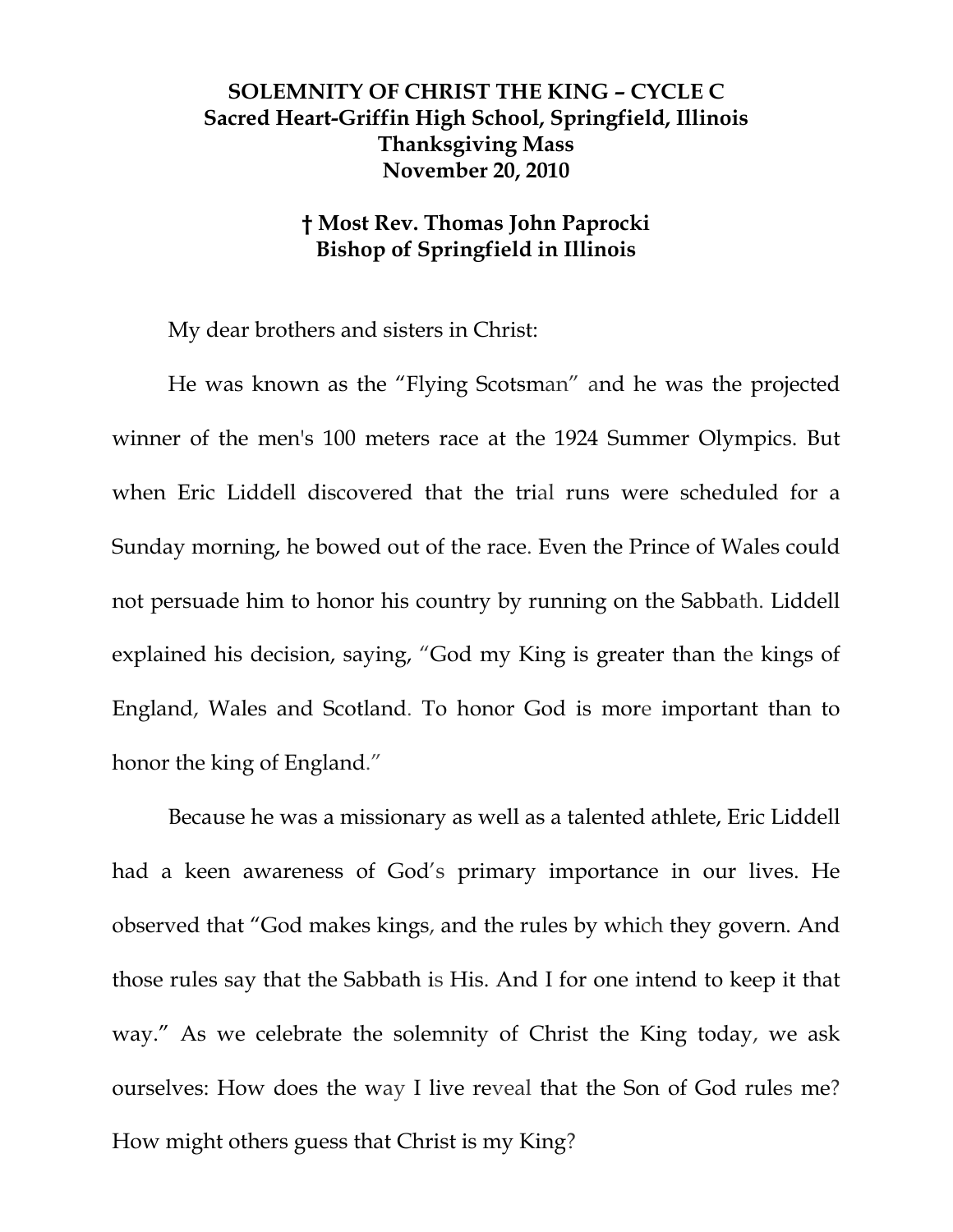Christ reigns over us by the power of truth and the rule of love. You and I would not be here today to celebrate the Eucharist if Jesus were not the ruler of our lives. We recognize the truth of his presence among us. We know him in the breaking of the bread, in the word of God, and in the fellowship of those around us.

While worldly leaders may impose harsh or unjust laws, Christ rules through love alone. Those of us who belong to him avoid lording it over others, setting ourselves up as judges, or failing to respect the royalty of every person as a temple of the Holy Spirit.

When Eric Liddell ran in his second-best event, he ran with a paper crumpled in his hand. It read, "Those who honor me I will honor" (1 Sm 2:30). And he set a new world's record. If we remain faithful to Christ, we will win a much more important race and live in his eternal kingdom.

Christ expects us to follow him in testifying to the truth. Pontius Pilate might have tried harder to avoid imposing the death sentence if Jesus had not made it known that he was a king whose rule far surpassed anything the Roman procurator had imagined. But Jesus would not deny the truth of his identity. The truth of our identity as Christians is that we are members of "a royal priesthood," a people who belong to God (1 Pt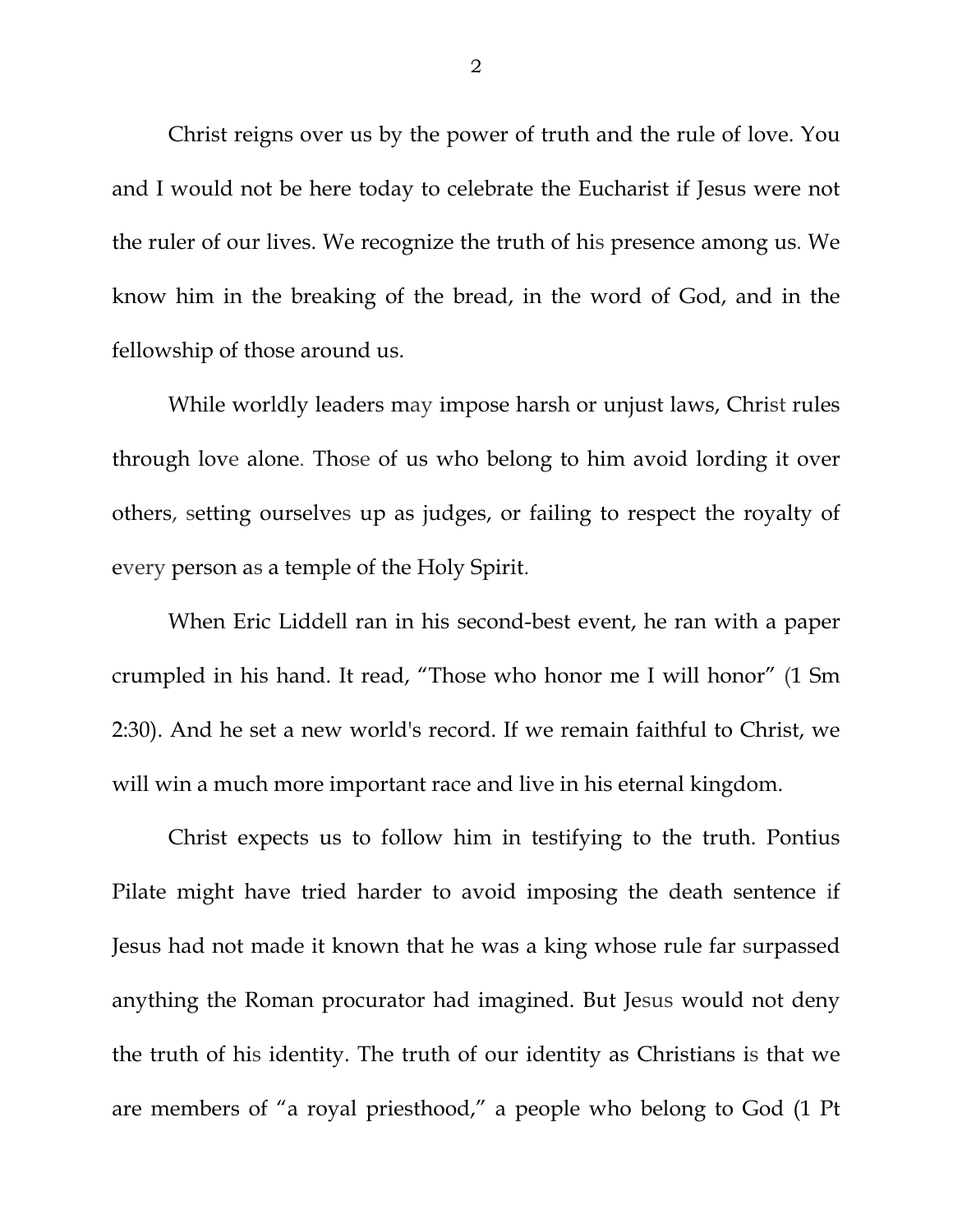1:9). We are called to testify to the truth about unjust systems and worldly powers that fail to honor the human dignity of every person.

Eric Liddell served as a missionary in China because he was driven to share the joy of honoring God. We evangelize others every time we decide that honoring God is more important than pleasing ourselves. Christ has made us a kingdom of priests to serve our God. By his life of self-giving and his death of self-sacrifice, Jesus reveals what it means to be a true priest and a true son or daughter of the Most High God.

We show that we belong to royalty when we, like Christ the King, lift up the poor, welcome the sinner, forgive an enemy, confront injustice, comfort the sick, guide the children, respect the aged, and praise our God with all that we are.

As a marathon runner, one of my favorite movies is *Chariots of Fire*, which tells the story of Eric Liddell. In the movie, *Chariots of Fire*, Eric Liddell speaks the most memorable line. It is also an inspiring line, so I have it taped next to my bathroom mirror to inspire me when I look at it. Eric Liddell tells his sister, "I believe that God made me for a purpose, but he also made me fast. When I run, I feel God's pleasure." We feel that same pleasure when we fulfill the purpose for which God made us.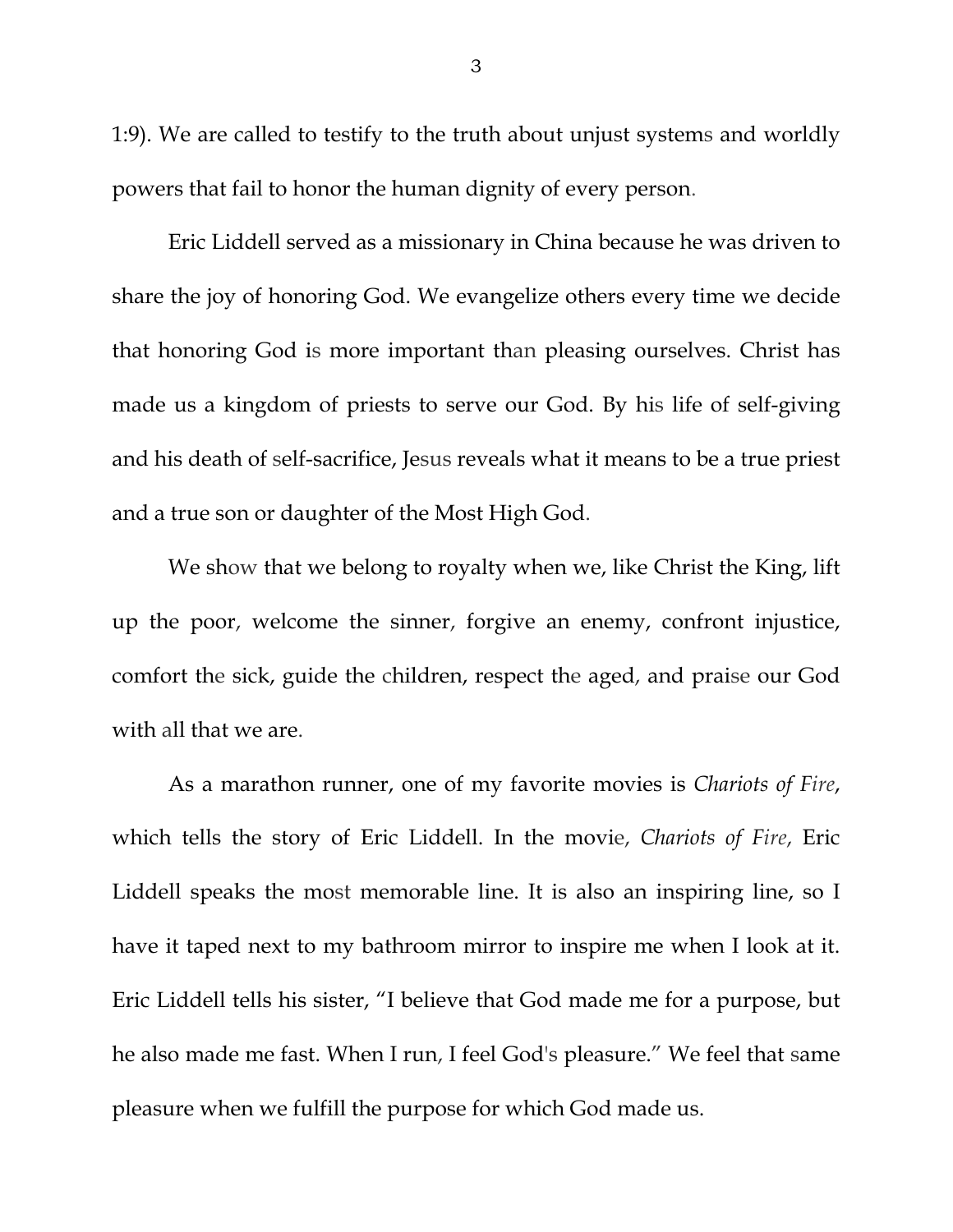My dear brothers and sisters, recently the United States held midterm elections. On every election night, or soon after, we witness two personal appearances. The loser sadly concedes loss; the winner triumphantly announces victory. Few of us would trade places with the loser. We would gladly stand with the winner.

Today's feast of Christ the King presents us with a winner and an apparent loser. The tribes of Israel gather around David and his followers after he has finally won the kingship. Jesus on the cross is mocked and tormented, flanked by two crooks also hanging from their crosses. If we look carefully, with eyes of faith, we realize that Jesus, the apparent loser, is more victorious than His ancestor David. We should feel privileged to stand with Him.

Throughout this year we have listened each Sunday to passages from St Luke's Gospel. In the first chapter of that Gospel, Mary is told that God "will give [to her son] the throne of his ancestor David" and that "his reign will have no end." Today, in almost the last chapter of his Gospel, Luke paints a moving scene of Jesus on the cross. At last he's being hailed as a king, but the acknowledgement is a piece of empty mockery. Even the inscription above his head, "This is the King of the Jews", is perhaps

4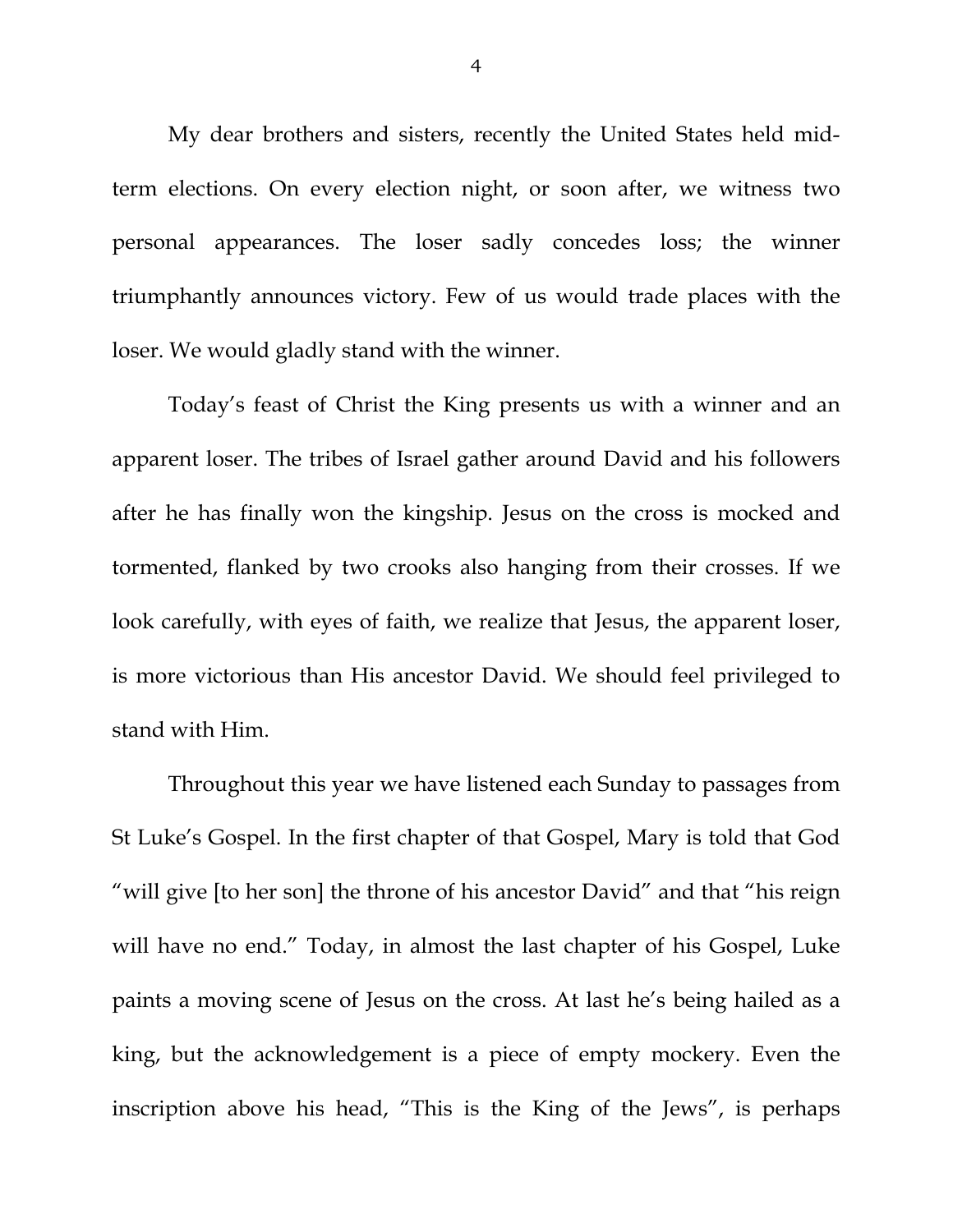nothing more than Pilate's cynical way of saying: this is what happens to anyone in my domain who pretends to be a king.

Jesus is subjected to the abuse and the jeering of the crowd, as they yell, "If you really are a king, "save yourself, come down from that cross." In the midst of this heckling, a single courageous voice is raised in Jesus' defense. Incredibly, it comes from one of the men who is suffering a similar fate: he is hanging from a cross. Humbly, he admits that he is getting what he has deserved; but "this man," he insists, "has done nothing wrong." And then, perhaps straining to look towards Jesus, he makes the wonderful appeal: "Jesus, remember me when you come into your kingdom." True royalty shines out in the reply he receives; it's the message of a king going to his coronation: "I promise you, today you will be with me in paradise."

Our Lord is a king like no other: on Calvary he's reduced to powerlessness, with a wooden cross as his throne, a circle of thorns as his crown, a jeering mob as his courtiers. But Paul, reflecting on this scene, sees the glorious truth that lies beyond, the truth that the "good thief" had glimpsed. In today's second reading Paul explains that Jesus is king by double right. First, as our creator: in Christ, says Paul, "were created all things in heaven and on earth"; and also as our savior – "by his death on